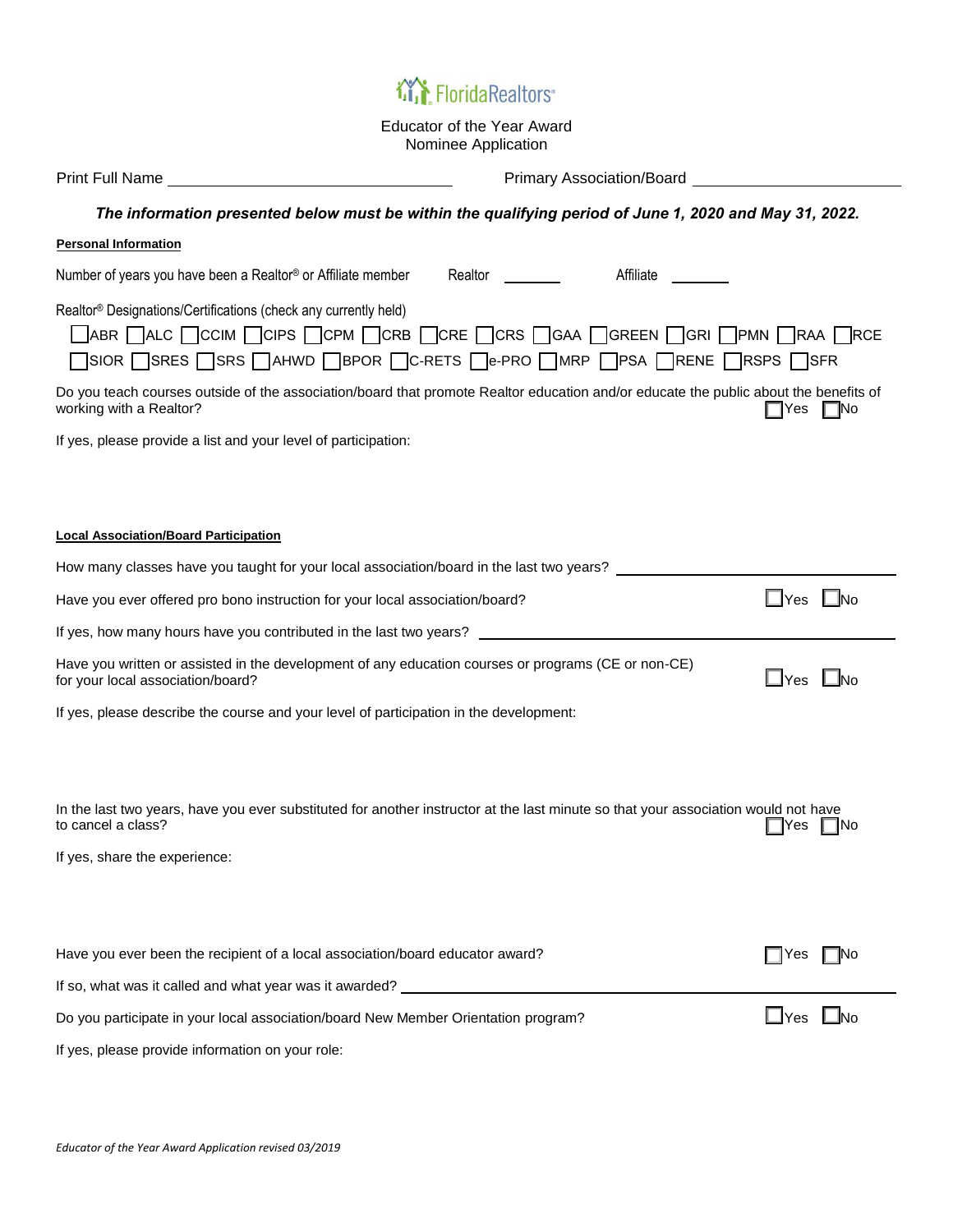Do you participate in association/board sponsored community events that teach the public about Realtors? If yes, please provide a list and your level of participation:

| N٥ |
|----|
|    |

| Do you attend your local association/board membership meetings?                                                       | Yes                  | <b>TNo</b> |
|-----------------------------------------------------------------------------------------------------------------------|----------------------|------------|
| Do you attend your local association/board officer installation events?                                               | <b>IYes</b>          | ∐No        |
| If your local association/board has a Leadership Academy program, have you participated in the program?               | $\Box$ Yes $\Box$ No |            |
| If yes, please provide the year and your level of participation:                                                      |                      |            |
|                                                                                                                       |                      |            |
| <b>State Association Participation</b>                                                                                |                      |            |
| Do you currently serve on the Florida Realtors Professional Development Committee or any of its subcommittees? Ves No |                      |            |
| Do you currently serve on any other Florida Realtors committees, task forces, etc.?                                   | ∐Yes                 | l INo      |
| If yes, please list them:                                                                                             |                      |            |
|                                                                                                                       |                      |            |
|                                                                                                                       |                      |            |
| Have you attended the Florida Realtors Annual Convention and Trade Expo in the past two years?                        | ∐Yes                 | -INo       |
| If no, why not?                                                                                                       |                      |            |
|                                                                                                                       |                      |            |
|                                                                                                                       |                      |            |
| Are you approved to teach Florida Realtors CE Express courses?                                                        | I IYes               | <b>No</b>  |
| Have you assisted in the updating of the CE Express courses you are approved to teach?                                | <b>IYes</b>          | -INo       |
| Are you approved to teach any Florida Realtors GRI topics?                                                            | $\Box$ Yes           | l INo      |
| If yes, what topics are you approved to teach?                                                                        |                      |            |
|                                                                                                                       |                      |            |
|                                                                                                                       |                      |            |
| Have you assisted in the updating of the GRI topics you are approved to teach?                                        | ∏Yes                 | INo        |
| Have you written or assisted in the development of any education courses or programs (CE or non-CE)                   |                      |            |
| for Florida Realtors?                                                                                                 | $\Box$ Yes           | ∐No        |
| If yes, please describe the course and your level of participation in the development:                                |                      |            |
|                                                                                                                       |                      |            |
| Have you participated in the Florida Realtors Leadership Academy program?                                             | $\Box$ Yes           | ∣ ∣No      |
| If yes, please provide the year and level of participation:                                                           |                      |            |